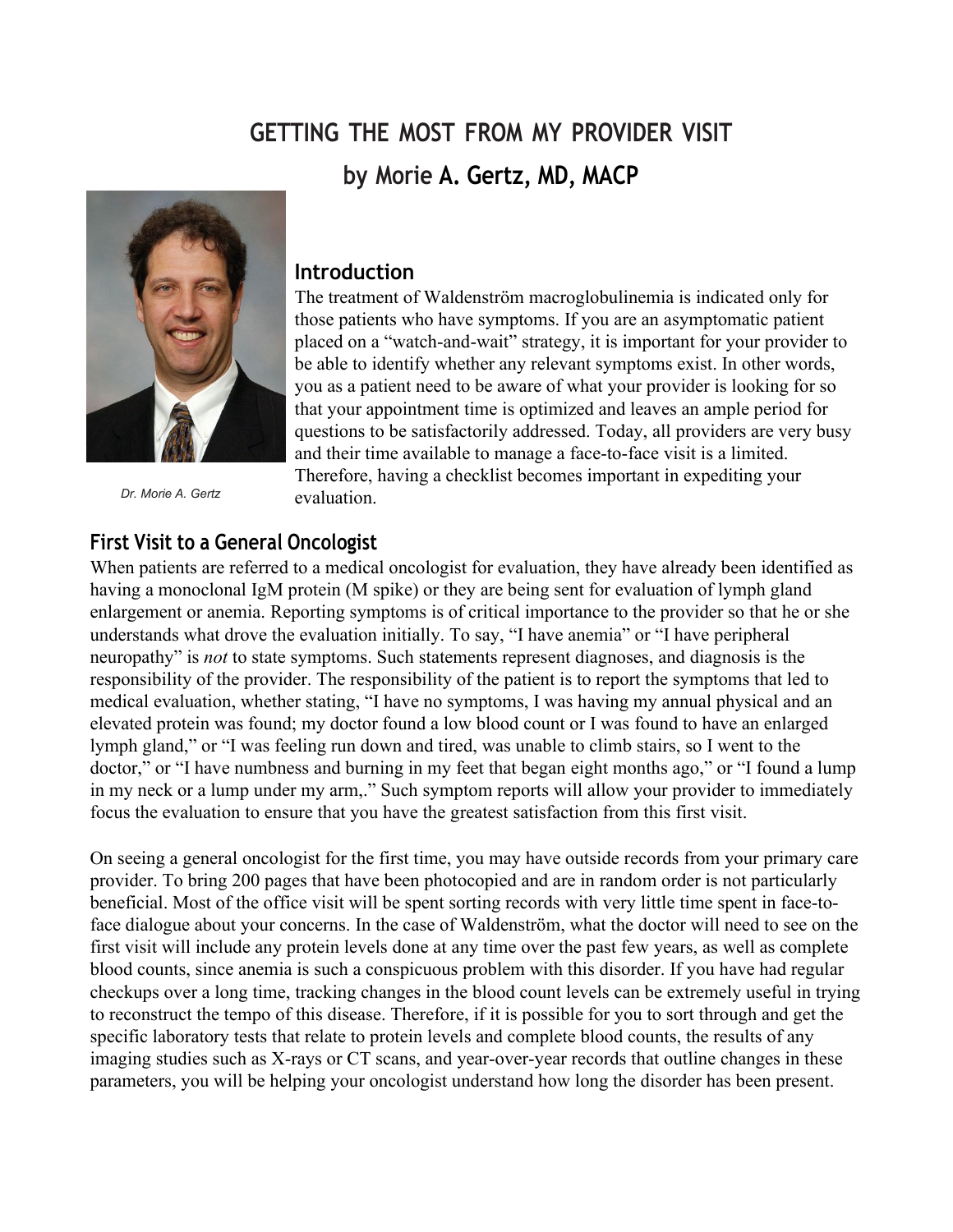By sharing this information, you will be able to give your provider answers to key questions, including: How long has this likely to have been present? How serious is the impact on my body? If treatment is indicated, how urgent is it? To understand some of the relevant testing that your doctor will be looking for in the records is to know the five key parameters for staging of Waldenström macroglobulinemia. These parameters are age, hemoglobin, platelet count, IgM level, and β2 microglobulin. These tests will not only help your physician, but they will also help you since you will know what your disease stage is, should you require therapy.

# **Subsequent Visits to the Oncologist – "Watch-and-Wait"**

In the situation where observation ("watch-and-wait" as it is often called) has been selected, the primary parameters will be monitoring for increases in the IgM level or declines in the hemoglobin level. The physical exam is adjunctive because it allows the physician to determine if there is lymph gland enlargement or liver/spleen enlargement. The key questions for patients include the following. Has there been increased fatigue? Have you noticed any lumps or bumps anywhere (lymph nodes)? Have there been any infections since I last saw you? If so, how were they treated, and how long did they last? Have you developed any numbness or tingling in your hands or feet? Follow-up office visits for "watch-and-wait" patients generally can be efficiently accomplished in 15 minutes or less by recounting interim symptoms. Always point out if you have hadnose bleeding or gum bleeding, or numbness or tingling in your hands or feet. Always bring to your visit a list of all medications that you are currently taking so that this can be reconciled with what the physician has on record. This is particularly important if there has been a change in medication since the last visit; if so, this should be identified clearly in the written list. Telling your provider that you take a yellow pill and a white pill. Will not be the best use of your office visit time.

# **Subsequent Visits to the Oncologist – While on Therapy**

For patients on therapy, the two key issues with each visit include understanding treatment efficacy as well as treatment toxicity and side effects. A change in clinical level of fatigue, whether better or worse, becomes important. Whether there were any interim infections related to therapy, reporting of fever or chills related to treatment, the need for any transfusional support since last seen, hospitalizations, numbness or tingling in the hands and feet – all are relevant for your provider to know because a key part of the subsequent visit of a patient on treatment is to determine if adjustment or modification of dosage is appropriate to help manage medication side effects. Not all side effects can be measured by your provider using blood tests. Insomnia, mood swings, and agitation are common side effects of certain medications but cannot be measured on any diagnostic tests. The same is true for the development of numbness or tingling in your hands or feet, which can be a toxic and irreversible side effect that must explicitly be mentioned to allow dosing adjustment that prevents permanent side effects of therapy.

# **Seeing a Waldenström Specialist for the First Time**

## **When to Get the Second Opinion**

In most individuals, Waldenström macroglobulinemia does not require emergency treatment, so there is time to contemplate the next steps. Because there are so many different options available for patients and because patients may be potentially eligible for [eligible for](http://stage-iwmf.newtarget.net/sites/default/files/docs/Torch%20April%202013.pdf) innovative and less toxic therapies, the ideal time for first contact would be *before therapy has begun.* Once therapy has been initiated, the ability to benefit from new and innovative therapies available at specialty centers is severely limited since many of them are reserved for previously untreated patients. Therefore, it is preferable to get a second opinion *before* treatment begins rather than after two months.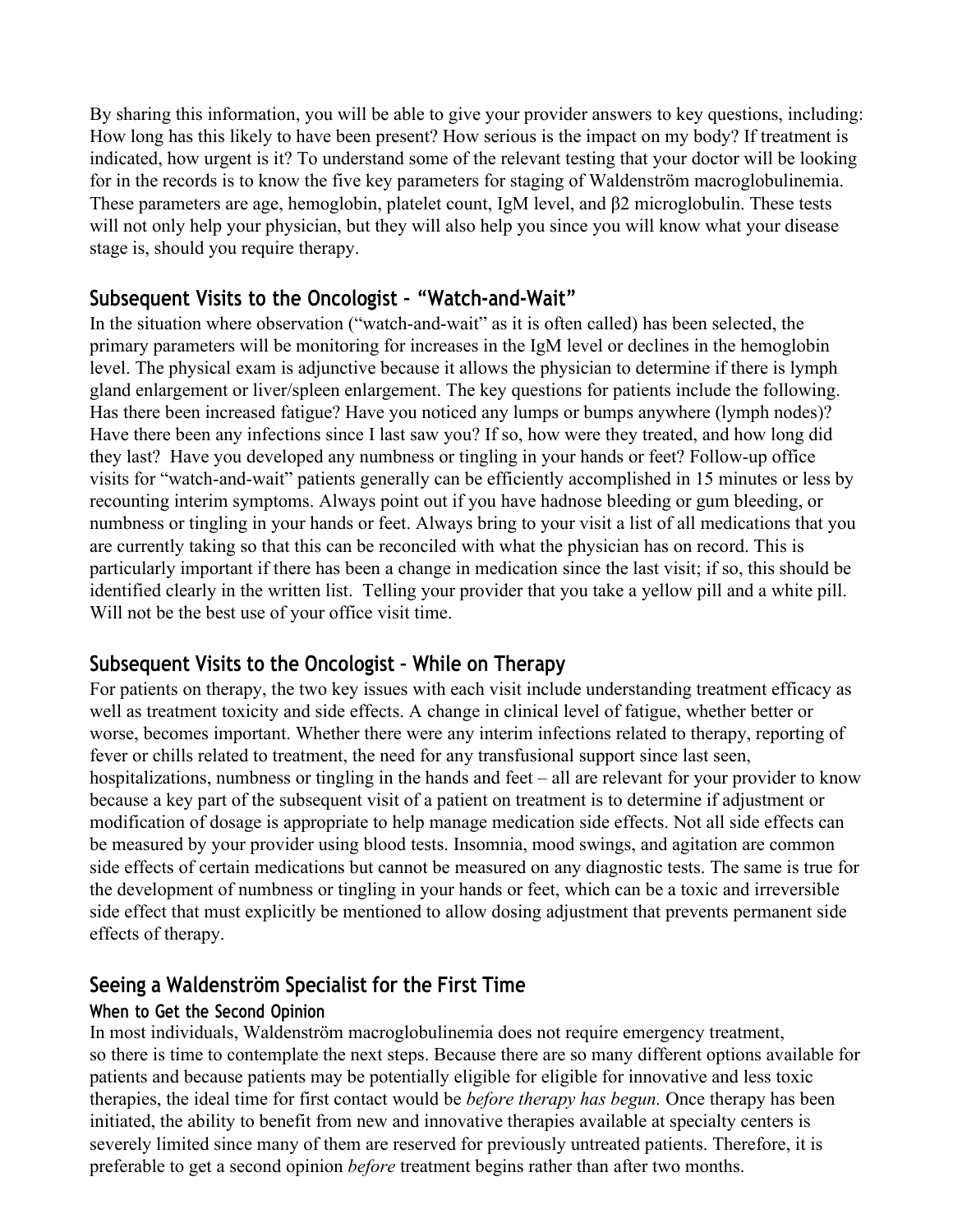It is important before seeking a second opinion to discuss your plans frankly with your local oncologist. This conversation will provide a significant degree of insight into the relationship as it goes forward. Given that Waldenström macroglobulinemia is an extremely rare disease and most local providers see it onlyoccasionally, one would expect agreement to a proposed second opinion. Confrontation orthreats should suggest this relationship is not one that will be an ideal in the longterm. A new practitioner might be considered. Likewise, it is the responsibility of the Waldenström specialist to communicate respectfully with referring physicians, to respect their choices when they are reasonable,and not to try to set up a situation of conflict placing the patient in the middle.

One of the advantages of early contact with a Waldenström specialist is that it allows development of a long-term relationship, so that if there is a status change, it becomes possible to return for ongoing care and advice with an already-established record.

#### **Identifying a Waldenström Specialist**

There are several ways to identify specialists in Waldenström. Most university medical centers have a list of experts who see large numbers of patients with Waldenström. Search engines such as Google Scholar will allow you to identify specialists who have extensively written about Waldenström macroglobulinemia. If you have a name in mind, a Google search of the physician will certainly identify whether he or she has specific expertise in Waldenström macroglobulinemia.

The International Waldenstrom's Macroglobulinemia Foundation (IWMF) website is a tremendous asset in identifying a specialist. The IWMF support groups will allow you to connect with individuals who have sought second opinions and identify specialists with expertise. Checking the agenda for the annual patient Educational Forum sponsored by the IWMF will introduce you to WM experts among the speakers invited by the IWMF to discuss aspects of Waldenström, usually based on expertise that has been identified by the Foundation. On its website, the IW MF [the IWMF](http://stage-iwmf.newtarget.net/sites/default/files/docs/Torch%20Anniversary%20October%202013.pdf) has a section called "Finding a Doctor," which includes an international directory of doctors and their locations. This list is by no means exhaustive, and there are many outstanding individuals who have not been mentioned, but it is a wonderful starting place.

#### **What Do I Bring to the Second Opinion**

Ideally, you should bring a short summary from your home physician outlining the indications for the referral and the pertinent laboratory studies. If a bone marrow or lymph node biopsy has been performed, carrying by hand, or having the slides sent in advance for review is helpful. For pathologic tissue samples, a review of an outside photocopied report is insufficient. My best patients have gone to the trouble of providing a pertinent summary of prior therapy regimens and dates, protein levels, and complete blood counts over time. Even better, they will usually do this in Excel format and hand-carry it for me so that, briefly, it is possible to see each treatment, the impact on the IgM level, the impact on the blood counts, both good and bad, and some discussion of side effects – this is the ideal situation. When patients are proactive, they get the most out of their second opinion since they can spend their time asking questions relevant to them and receive the most from an expert's advice, rather than spend the time in record review. In Figure 1, my patient shows, over a period of two years, serialized changes in the IgM level as well as the dates of rituximab therapy.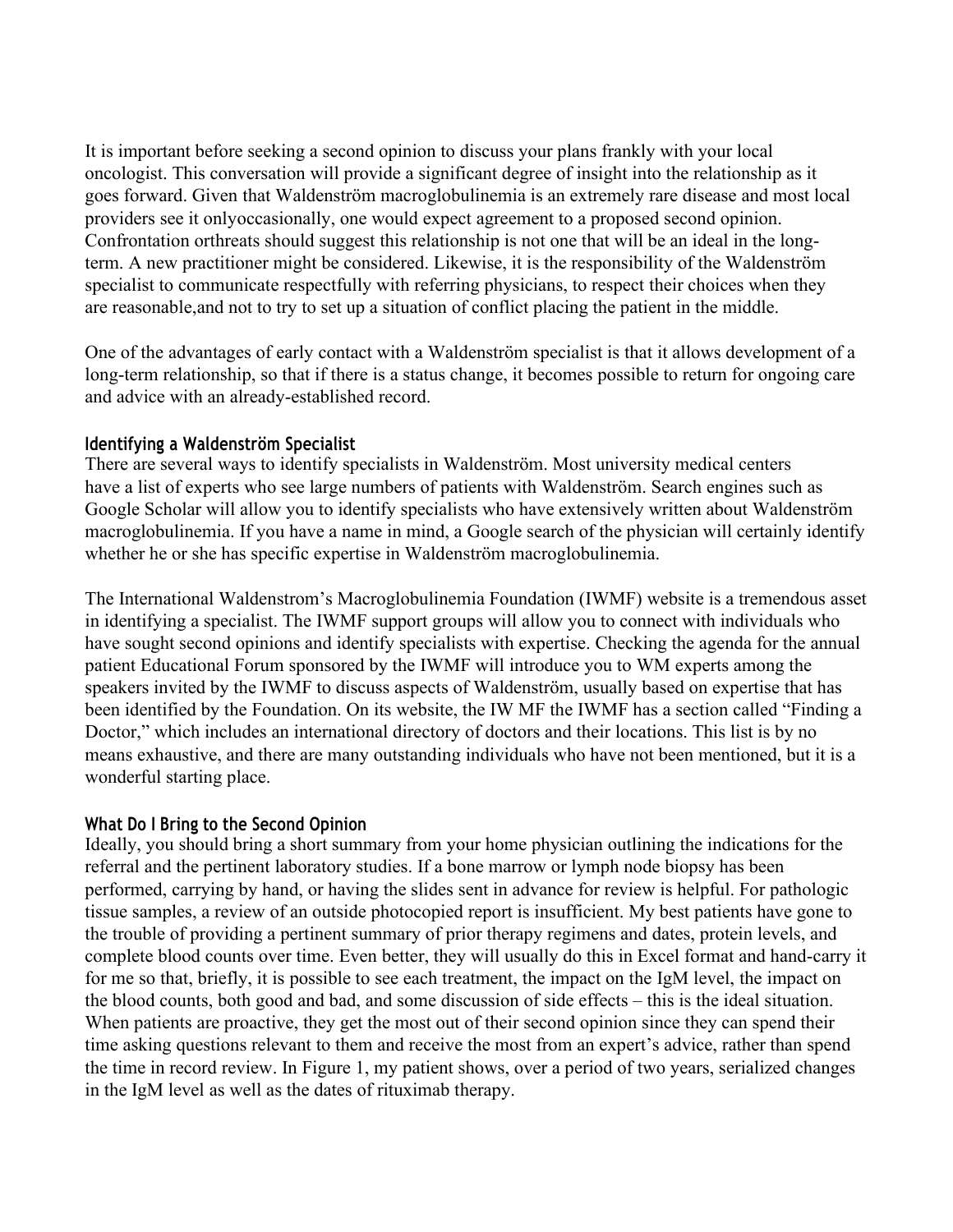



It is very easy, briefly, to see that this patient had a very nice response to rituximab (Mab in the figure) therapy. The chart can be updated every three months to monitor ongoing response. In Figure 2, the patient has charted his hemoglobin level and demonstrated how the hemoglobin wasin decline fell further decline, fell further

with treatment, subsequently recovered and, after a period of two years, is showing modest reductions once again.

Even if a patient lacks the technical ability to produce such sophisticated charts, a simple lined table, showing the changes in IgM and blood counts over time, with



margin can be invaluable. In this way, a long- term relationship can be established and updated periodically.

The doctor who provides the second opinion will want to know the same information as the doctor who first saw you, which includes the following: What were the symptoms? Have you had bleeding, lymph gland enlargement, infections, hospitalizations, numbness or tingling in your hands or feet? It is completely appropriate to ask an expert whether he or she agrees with the therapy that has been initiated.

Whether a second opinion includes additional testing will depend on how complete the outside information is. In some instances, an evaluation has been so thorough that no additional tests are required. In others, there may be some gaps that require filling to render an appropriate opinion. When research is involved, patients will often be asked to provide specimens, not for their own direct clinical benefit, but to further knowledge in the field.